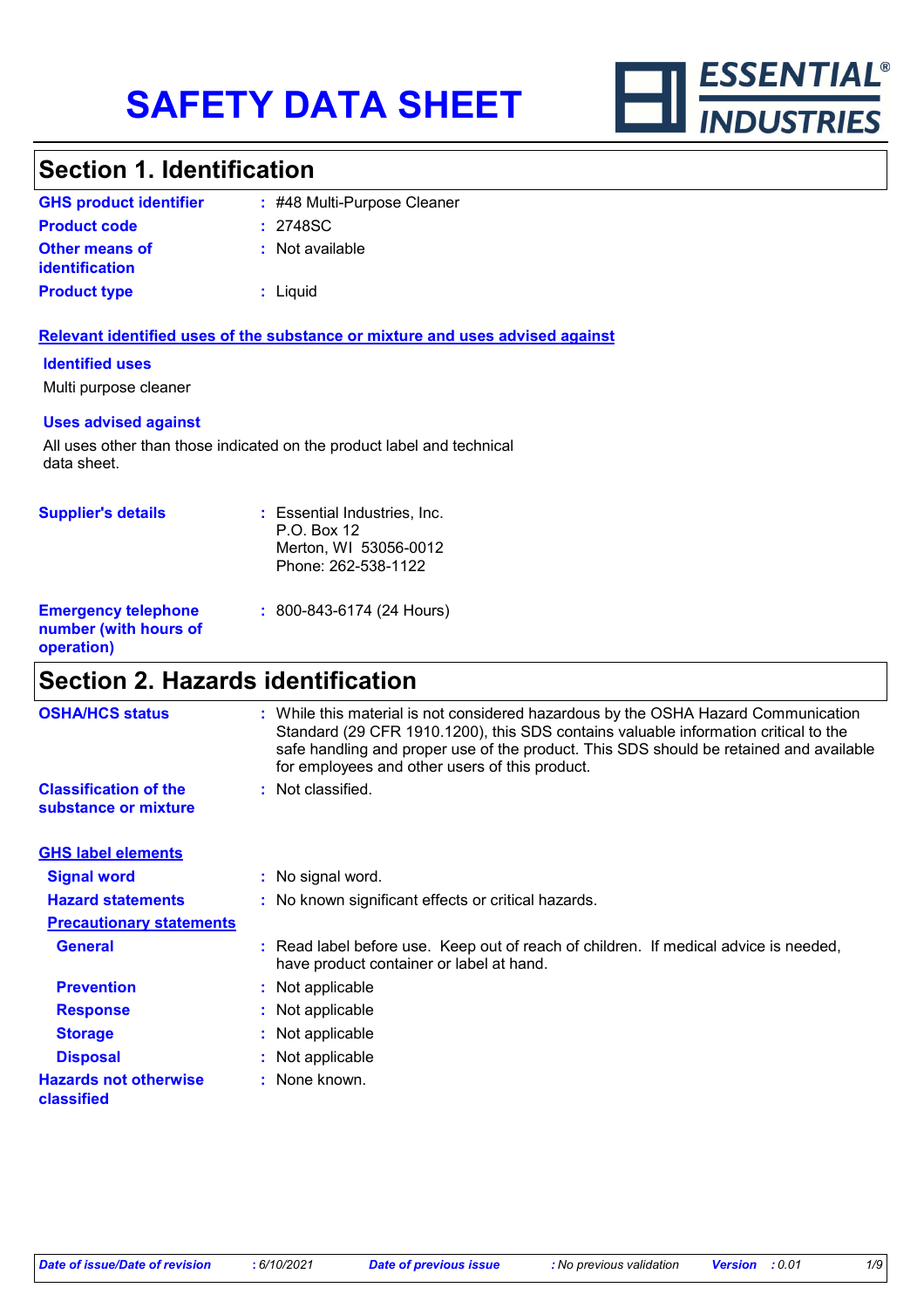### **Section 3. Composition/information on ingredients**

**Substance/mixture :**

```
: Mixture
```
Any concentration shown as a range is to protect confidentiality or is due to batch variation.

**There are no ingredients present which, within the current knowledge of the supplier and in the concentrations applicable, are classified as hazardous to health or the environment and hence require reporting in this section. Occupational exposure limits, if available, are listed in Section 8.**

### **Section 4. First aid measures**

|                     | <b>Description of necessary first aid measures</b>                                                                                                                                                                                                                                                                                                     |
|---------------------|--------------------------------------------------------------------------------------------------------------------------------------------------------------------------------------------------------------------------------------------------------------------------------------------------------------------------------------------------------|
| <b>Eye contact</b>  | : Immediately flush eyes with plenty of water, occasionally lifting the upper and lower<br>eyelids. Check for and remove any contact lenses. Get medical attention if irritation<br>occurs.                                                                                                                                                            |
| <b>Inhalation</b>   | : Remove victim to fresh air and keep at rest in a position comfortable for breathing. Get<br>medical attention if symptoms occur.                                                                                                                                                                                                                     |
| <b>Skin contact</b> | : Flush contaminated skin with plenty of water. Remove contaminated clothing and<br>shoes. Get medical attention if symptoms occur.                                                                                                                                                                                                                    |
| <b>Ingestion</b>    | : Wash out mouth with water. Remove victim to fresh air and keep at rest in a position<br>comfortable for breathing. If material has been swallowed and the exposed person is<br>conscious, give small quantities of water to drink. Do not induce vomiting unless<br>directed to do so by medical personnel. Get medical attention if symptoms occur. |

### **Most important symptoms/effects, acute and delayed**

| <b>Potential acute health effects</b> |                                                                                                                                |
|---------------------------------------|--------------------------------------------------------------------------------------------------------------------------------|
| Eye contact                           | : No known significant effects or critical hazards.                                                                            |
| <b>Inhalation</b>                     | : No known significant effects or critical hazards.                                                                            |
| <b>Skin contact</b>                   | : No known significant effects or critical hazards.                                                                            |
| <b>Ingestion</b>                      | : No known significant effects or critical hazards.                                                                            |
| <b>Over-exposure signs/symptoms</b>   |                                                                                                                                |
| Eye contact                           | : No specific data.                                                                                                            |
| <b>Inhalation</b>                     | : No specific data.                                                                                                            |
| <b>Skin contact</b>                   | $:$ No specific data.                                                                                                          |
| <b>Ingestion</b>                      | $:$ No specific data.                                                                                                          |
|                                       | Indication of immediate medical attention and special treatment needed, if necessary                                           |
| <b>Notes to physician</b>             | : Treat symptomatically. Contact poison treatment specialist immediately if large<br>quantities have been ingested or inhaled. |
| <b>Specific treatments</b>            | : No specific treatment.                                                                                                       |
| <b>Protection of first-aiders</b>     | : No action shall be taken involving any personal risk or without suitable training.                                           |

**See toxicological information (Section 11)**

### **Section 5. Fire-fighting measures**

| <b>Extinguishing media</b>                           |                                                                                       |
|------------------------------------------------------|---------------------------------------------------------------------------------------|
| <b>Suitable extinguishing</b><br>media               | : Use an extinguishing agent suitable for the surrounding fire.                       |
| Unsuitable extinguishing<br>media                    | : None known.                                                                         |
| <b>Specific hazards arising</b><br>from the chemical | : In a fire or if heated, a pressure increase will occur and the container may burst. |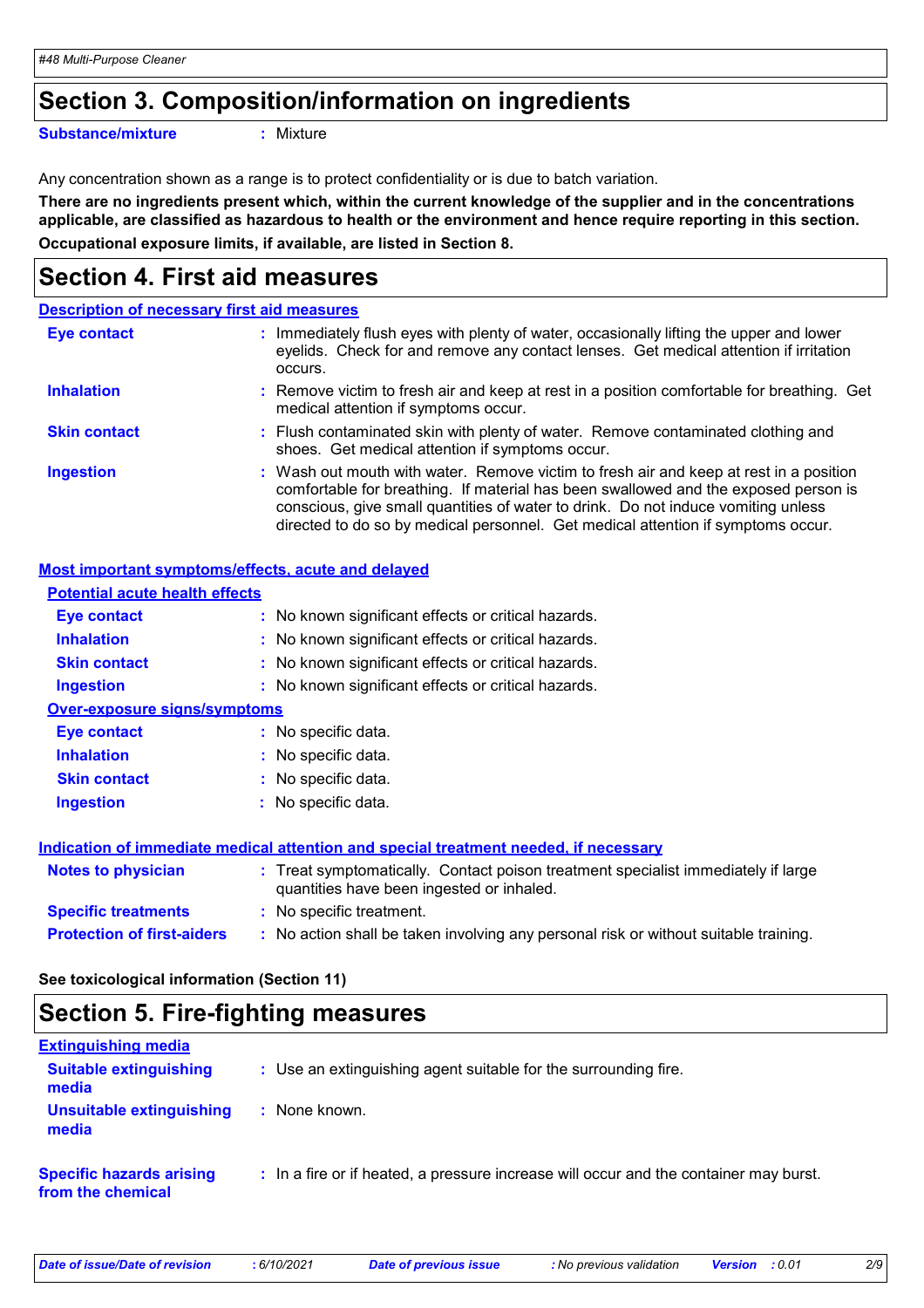# **Section 5. Fire-fighting measures**

| <b>Hazardous thermal</b><br>decomposition products       | Decomposition products may include the following materials:<br>carbon dioxide<br>carbon monoxide<br>metal oxide/oxides                                                                              |
|----------------------------------------------------------|-----------------------------------------------------------------------------------------------------------------------------------------------------------------------------------------------------|
| <b>Special protective actions</b><br>for fire-fighters   | : Promptly isolate the scene by removing all persons from the vicinity of the incident if<br>there is a fire. No action shall be taken involving any personal risk or without suitable<br>training. |
| <b>Special protective</b><br>equipment for fire-fighters | Fire-fighters should wear appropriate protective equipment and self-contained breathing<br>apparatus (SCBA) with a full face-piece operated in positive pressure mode.                              |

# **Section 6. Accidental release measures**

|                                                              | <b>Personal precautions, protective equipment and emergency procedures</b>                                                                                                                                                                                                                                                                                                                                                                                                                                                                                                                 |
|--------------------------------------------------------------|--------------------------------------------------------------------------------------------------------------------------------------------------------------------------------------------------------------------------------------------------------------------------------------------------------------------------------------------------------------------------------------------------------------------------------------------------------------------------------------------------------------------------------------------------------------------------------------------|
| For non-emergency<br>personnel                               | : No action shall be taken involving any personal risk or without suitable training.<br>Evacuate surrounding areas. Keep unnecessary and unprotected personnel from<br>entering. Do not touch or walk through spilled material. Put on appropriate personal<br>protective equipment.                                                                                                                                                                                                                                                                                                       |
|                                                              | For emergency responders : If specialized clothing is required to deal with the spillage, take note of any information in<br>Section 8 on suitable and unsuitable materials. See also the information in "For non-<br>emergency personnel".                                                                                                                                                                                                                                                                                                                                                |
| <b>Environmental precautions</b>                             | : Avoid dispersal of spilled material and runoff and contact with soil, waterways, drains<br>and sewers. Inform the relevant authorities if the product has caused environmental<br>pollution (sewers, waterways, soil or air).                                                                                                                                                                                                                                                                                                                                                            |
| <b>Methods and materials for containment and cleaning up</b> |                                                                                                                                                                                                                                                                                                                                                                                                                                                                                                                                                                                            |
| <b>Small spill</b>                                           | : Stop leak if without risk. Move containers from spill area. Dilute with water and mop up<br>if water-soluble. Alternatively, or if water-insoluble, absorb with an inert dry material and<br>place in an appropriate waste disposal container. Dispose of via a licensed waste<br>disposal contractor.                                                                                                                                                                                                                                                                                   |
| <b>Large spill</b>                                           | : Stop leak if without risk. Move containers from spill area. Prevent entry into sewers,<br>water courses, basements or confined areas. Wash spillages into an effluent treatment<br>plant or proceed as follows. Contain and collect spillage with non-combustible,<br>absorbent material e.g. sand, earth, vermiculite or diatomaceous earth and place in<br>container for disposal according to local regulations (see Section 13). Dispose of via a<br>licensed waste disposal contractor. Note: see Section 1 for emergency contact<br>information and Section 13 for waste disposal. |

# **Section 7. Handling and storage**

| <b>Precautions for safe handling</b>                                             |    |                                                                                                                                                                                                                                                                                                                                                                                                                                                                                                                                                                 |
|----------------------------------------------------------------------------------|----|-----------------------------------------------------------------------------------------------------------------------------------------------------------------------------------------------------------------------------------------------------------------------------------------------------------------------------------------------------------------------------------------------------------------------------------------------------------------------------------------------------------------------------------------------------------------|
| <b>Protective measures</b>                                                       |    | : Put on appropriate personal protective equipment (see Section 8).                                                                                                                                                                                                                                                                                                                                                                                                                                                                                             |
| <b>Advice on general</b><br>occupational hygiene                                 |    | : Eating, drinking and smoking should be prohibited in areas where this material is<br>handled, stored and processed. Workers should wash hands and face before eating,<br>drinking and smoking. Remove contaminated clothing and protective equipment before<br>entering eating areas. See also Section 8 for additional information on hygiene<br>measures.                                                                                                                                                                                                   |
| <b>Conditions for safe storage,</b><br>including any<br><b>incompatibilities</b> | п. | Store in accordance with local regulations. Store in original container protected from<br>direct sunlight in a dry, cool and well-ventilated area, away from incompatible materials<br>and food and drink. Keep container tightly closed and sealed until ready for use.<br>Containers that have been opened must be carefully resealed and kept upright to<br>prevent leakage. Do not store in unlabeled containers. Use appropriate containment to<br>avoid environmental contamination. See Section 10 for incompatible materials before<br>handling or use. |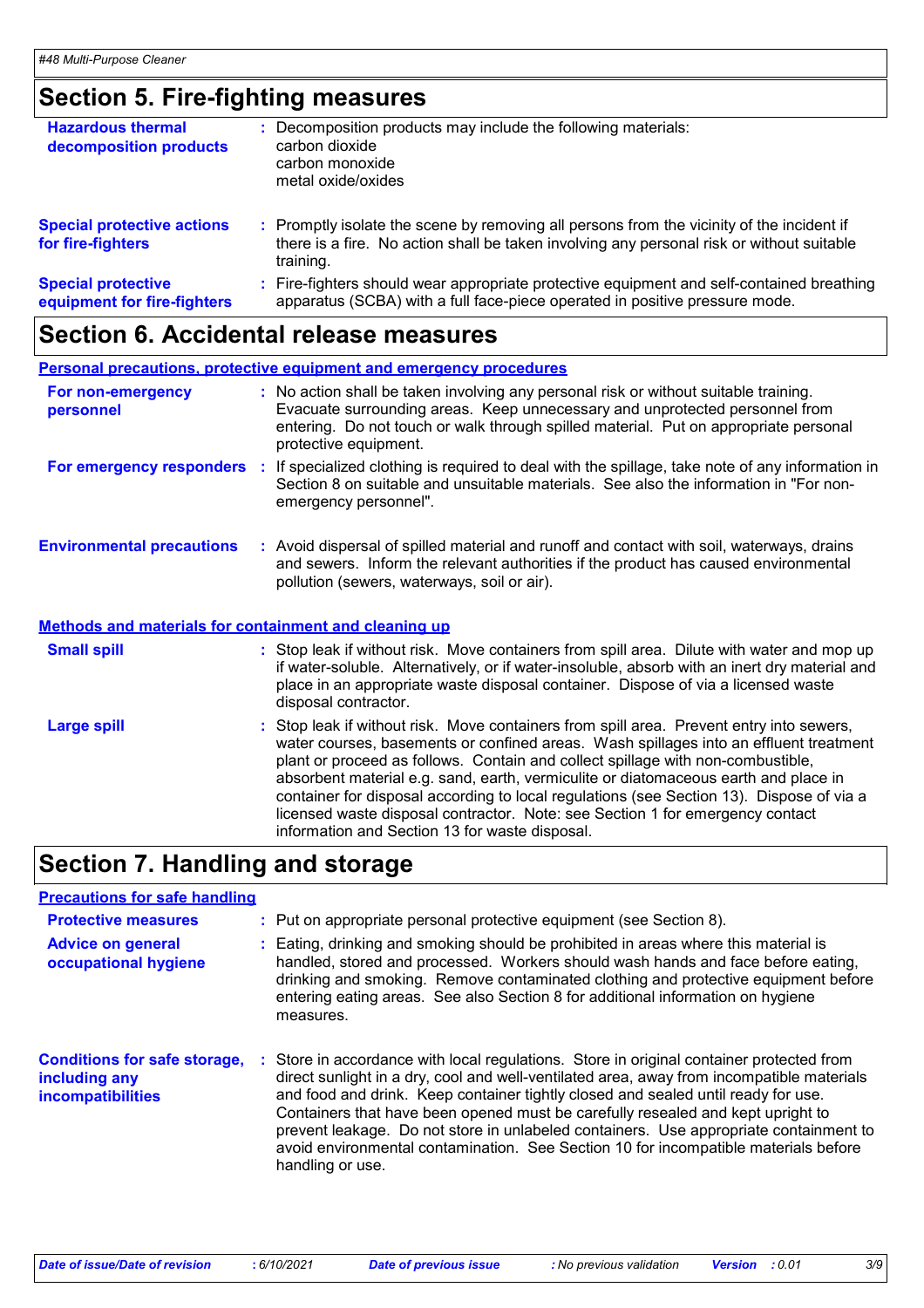# **Section 8. Exposure controls/personal protection**

#### **Control parameters**

#### **Occupational exposure limits**

None.

| <b>Appropriate engineering</b><br><b>controls</b> | : Good general ventilation should be sufficient to control worker exposure to airborne<br>contaminants.                                                                                                                                                                                                                                                                                           |
|---------------------------------------------------|---------------------------------------------------------------------------------------------------------------------------------------------------------------------------------------------------------------------------------------------------------------------------------------------------------------------------------------------------------------------------------------------------|
| <b>Environmental exposure</b><br><b>controls</b>  | : Emissions from ventilation or work process equipment should be checked to ensure<br>they comply with the requirements of environmental protection legislation. In some<br>cases, fume scrubbers, filters or engineering modifications to the process equipment<br>will be necessary to reduce emissions to acceptable levels.                                                                   |
| <b>Individual protection measures</b>             |                                                                                                                                                                                                                                                                                                                                                                                                   |
| <b>Hygiene measures</b>                           | : Wash hands, forearms and face thoroughly after handling chemical products, before<br>eating, smoking and using the lavatory and at the end of the working period.<br>Appropriate techniques should be used to remove potentially contaminated clothing.<br>Wash contaminated clothing before reusing. Ensure that eyewash stations and safety<br>showers are close to the workstation location. |
| <b>Eye/face protection</b>                        | : Safety eyewear complying with an approved standard should be used when a risk<br>assessment indicates this is necessary to avoid exposure to liquid splashes, mists,<br>gases or dusts. If contact is possible, the following protection should be worn, unless<br>the assessment indicates a higher degree of protection: safety glasses with side-<br>shields.                                |
| <b>Skin protection</b>                            |                                                                                                                                                                                                                                                                                                                                                                                                   |
| <b>Hand protection</b>                            | : Chemical-resistant, impervious gloves complying with an approved standard should be<br>worn at all times when handling chemical products if a risk assessment indicates this is<br>necessary.                                                                                                                                                                                                   |
| <b>Body protection</b>                            | : Personal protective equipment for the body should be selected based on the task being<br>performed and the risks involved and should be approved by a specialist before<br>handling this product.                                                                                                                                                                                               |
| <b>Other skin protection</b>                      | : Appropriate footwear and any additional skin protection measures should be selected<br>based on the task being performed and the risks involved and should be approved by a<br>specialist before handling this product.                                                                                                                                                                         |
| <b>Respiratory protection</b>                     | : Based on the hazard and potential for exposure, select a respirator that meets the<br>appropriate standard or certification. Respirators must be used according to a<br>respiratory protection program to ensure proper fitting, training, and other important<br>aspects of use.                                                                                                               |

# **Section 9. Physical and chemical properties**

| <b>Appearance</b>                               |                                           |
|-------------------------------------------------|-------------------------------------------|
| <b>Physical state</b>                           | : Liquid                                  |
| <b>Color</b>                                    | : Dark red. (dye added)                   |
| <b>Odor</b>                                     | : Bland (No fragrance added)              |
| <b>Odor threshold</b>                           | : Not available                           |
| рH                                              | $: 7.2$ to 8.2 [7.4 Use Dilution pH]      |
| <b>Melting point</b>                            | : $0^{\circ}$ C (32 $^{\circ}$ F)         |
| <b>Boiling point</b>                            | : $100^{\circ}$ C (212 $^{\circ}$ F)      |
| <b>Flash point</b>                              | : Closed cup: >93.334°C (>200°F)          |
| <b>Evaporation rate</b>                         | $:$ Not available                         |
| <b>Flammability (solid, gas)</b>                | $:$ Not available                         |
| Lower and upper explosive<br>(flammable) limits | : Not available                           |
| <b>Vapor pressure</b>                           | $:$ <4 kPa (<30 mm Hg) [room temperature] |
| <b>Vapor density</b>                            | : $<$ 1 [Air = 1]                         |
|                                                 |                                           |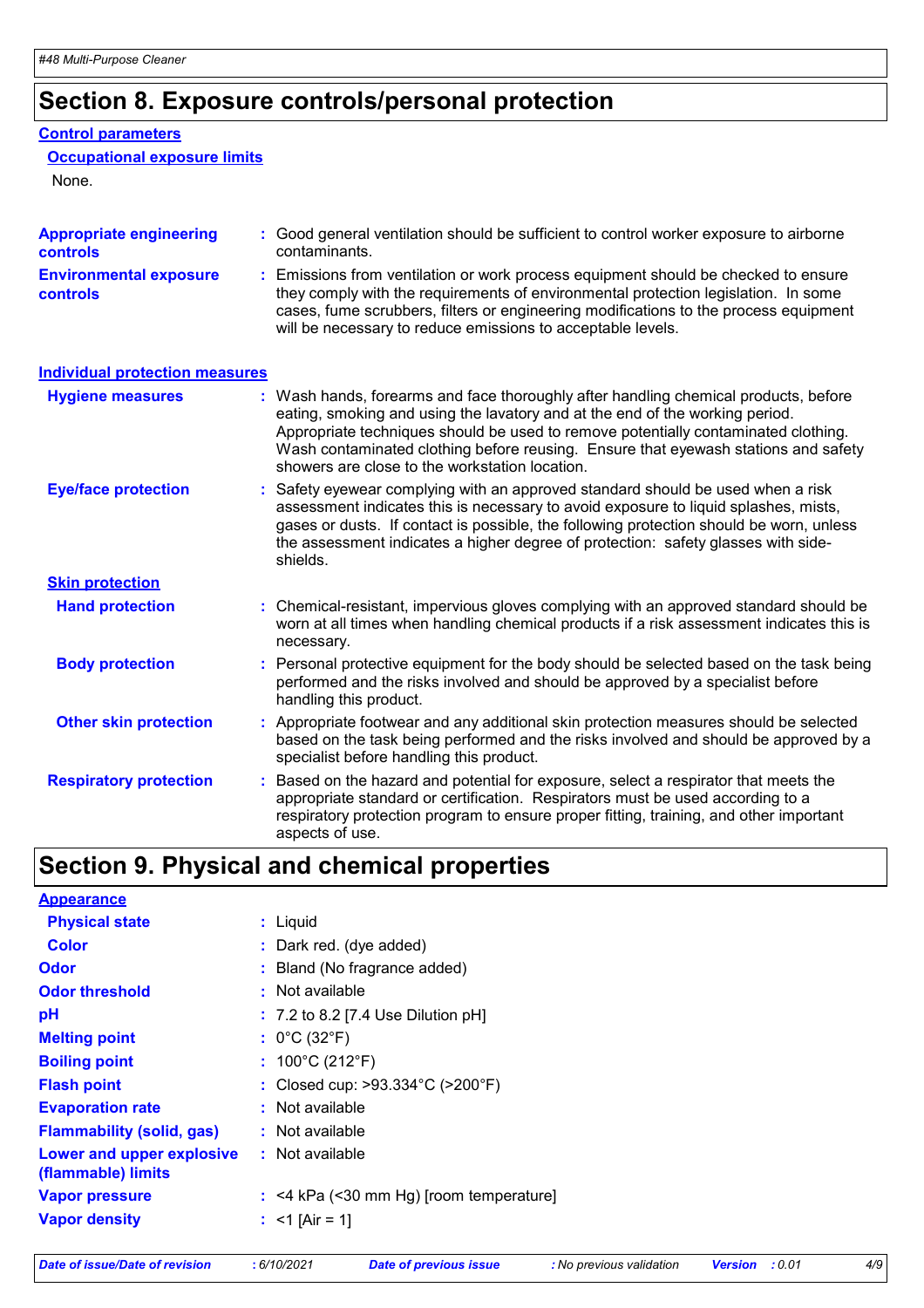### **Section 9. Physical and chemical properties**

| <b>Relative density</b>                           | : $1.02$ g/cm <sup>3</sup> |
|---------------------------------------------------|----------------------------|
| <b>Solubility</b>                                 | $:$ Not available          |
| <b>Partition coefficient: n-</b><br>octanol/water | $:$ Not available          |
| <b>Auto-ignition temperature</b>                  | : Not available            |
| <b>Decomposition temperature</b>                  | : Not available            |
| <b>Viscosity</b>                                  | : Not available            |
| <b>VOC content</b>                                | $: 0\%$                    |

### **Section 10. Stability and reactivity**

| <b>Reactivity</b>                            | : No specific test data related to reactivity available for this product or its ingredients.              |  |
|----------------------------------------------|-----------------------------------------------------------------------------------------------------------|--|
| <b>Chemical stability</b>                    | : The product is stable.                                                                                  |  |
| <b>Possibility of hazardous</b><br>reactions | : Under normal conditions of storage and use, hazardous reactions will not occur.                         |  |
| <b>Conditions to avoid</b>                   | : No specific data.                                                                                       |  |
| <b>Incompatible materials</b>                | : No specific data.                                                                                       |  |
| <b>Hazardous decomposition</b><br>products   | : Under normal conditions of storage and use, hazardous decomposition products should<br>not be produced. |  |

### **Section 11. Toxicological information**

#### **Information on toxicological effects**

**Acute toxicity**

Not available

**Irritation/Corrosion**

Not available

**Sensitization** Not available

**Mutagenicity**

Not available

**Carcinogenicity**

Not available

**Reproductive toxicity** Not available

**Teratogenicity** Not available

#### **Specific target organ toxicity (single exposure)** Not available

### **Specific target organ toxicity (repeated exposure)**

Not available

#### **Aspiration hazard**

Not available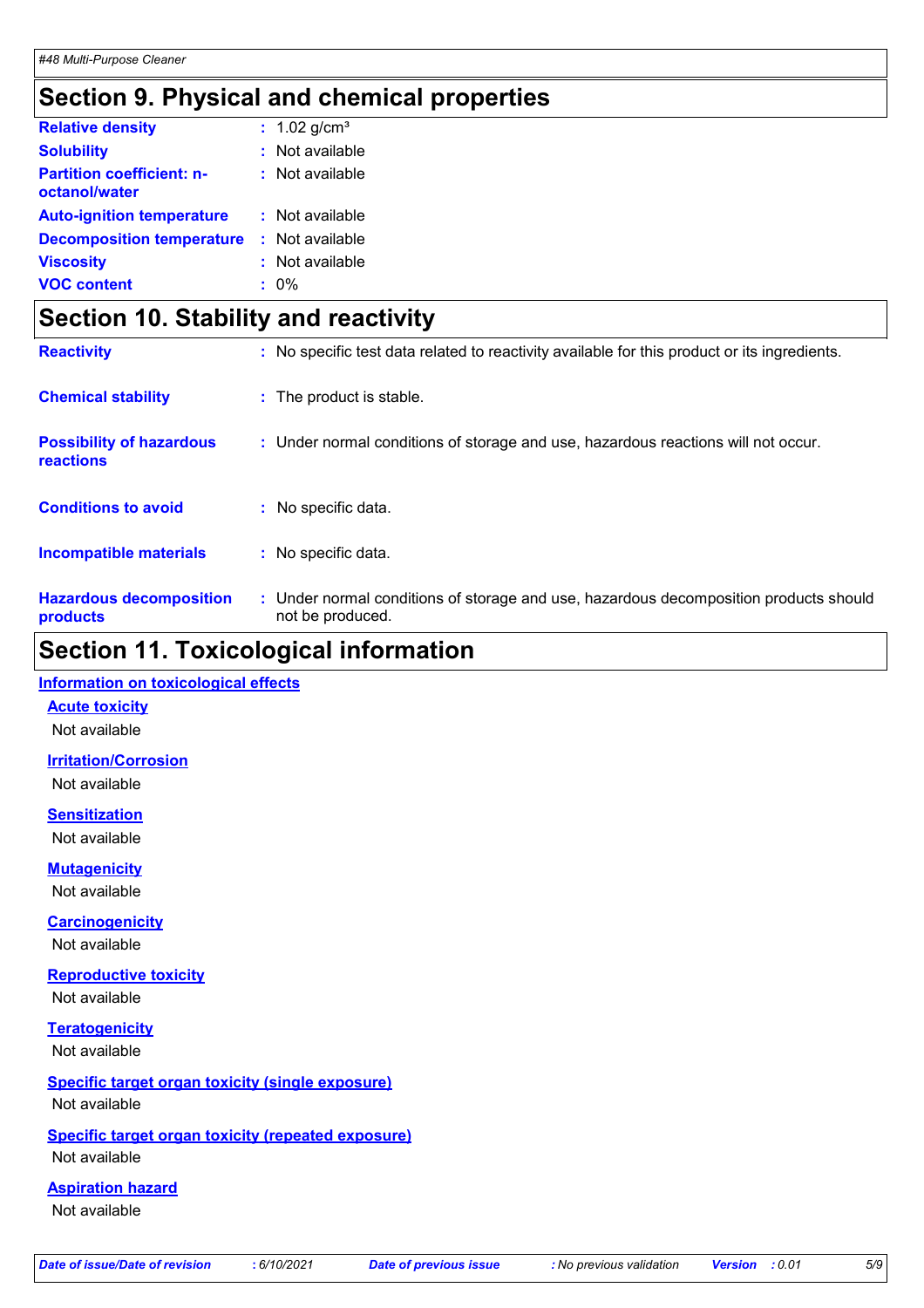# **Section 11. Toxicological information**

| <b>Information on the likely</b><br>routes of exposure | : Not available                                                                          |
|--------------------------------------------------------|------------------------------------------------------------------------------------------|
| <b>Potential acute health effects</b>                  |                                                                                          |
| <b>Eye contact</b>                                     | No known significant effects or critical hazards.<br>÷.                                  |
| <b>Inhalation</b>                                      | : No known significant effects or critical hazards.                                      |
| <b>Skin contact</b>                                    | : No known significant effects or critical hazards.                                      |
| <b>Ingestion</b>                                       | : No known significant effects or critical hazards.                                      |
|                                                        | <b>Symptoms related to the physical, chemical and toxicological characteristics</b>      |
| <b>Eye contact</b>                                     | : No specific data.                                                                      |
| <b>Inhalation</b>                                      | No specific data.                                                                        |
| <b>Skin contact</b>                                    | : No specific data.                                                                      |
| <b>Ingestion</b>                                       | : No specific data.                                                                      |
|                                                        | Delayed and immediate effects and also chronic effects from short and long term exposure |
| <b>Short term exposure</b>                             |                                                                                          |
| <b>Potential immediate</b><br>effects                  | : Not available                                                                          |
| <b>Potential delayed effects</b>                       | : Not available                                                                          |
| <b>Long term exposure</b>                              |                                                                                          |
| <b>Potential immediate</b><br>effects                  | : Not available                                                                          |
| <b>Potential delayed effects</b>                       | : Not available                                                                          |
| <b>Potential chronic health effects</b>                |                                                                                          |
| Not available                                          |                                                                                          |
| <b>General</b>                                         | No known significant effects or critical hazards.                                        |
| <b>Carcinogenicity</b>                                 | No known significant effects or critical hazards.                                        |
| <b>Mutagenicity</b>                                    | No known significant effects or critical hazards.                                        |
| <b>Teratogenicity</b>                                  | No known significant effects or critical hazards.                                        |
| <b>Developmental effects</b>                           | No known significant effects or critical hazards.                                        |
| <b>Fertility effects</b>                               | No known significant effects or critical hazards.                                        |

### **Numerical measures of toxicity**

**Acute toxicity estimates**

| Route  | <b>ATE value</b> |
|--------|------------------|
| Oral   | 11013.2 mg/kg    |
| Dermal | 11530.53 mg/kg   |

# **Section 12. Ecological information**

#### **Toxicity**

Not available

#### **Persistence and degradability**

Not available

#### **Bioaccumulative potential**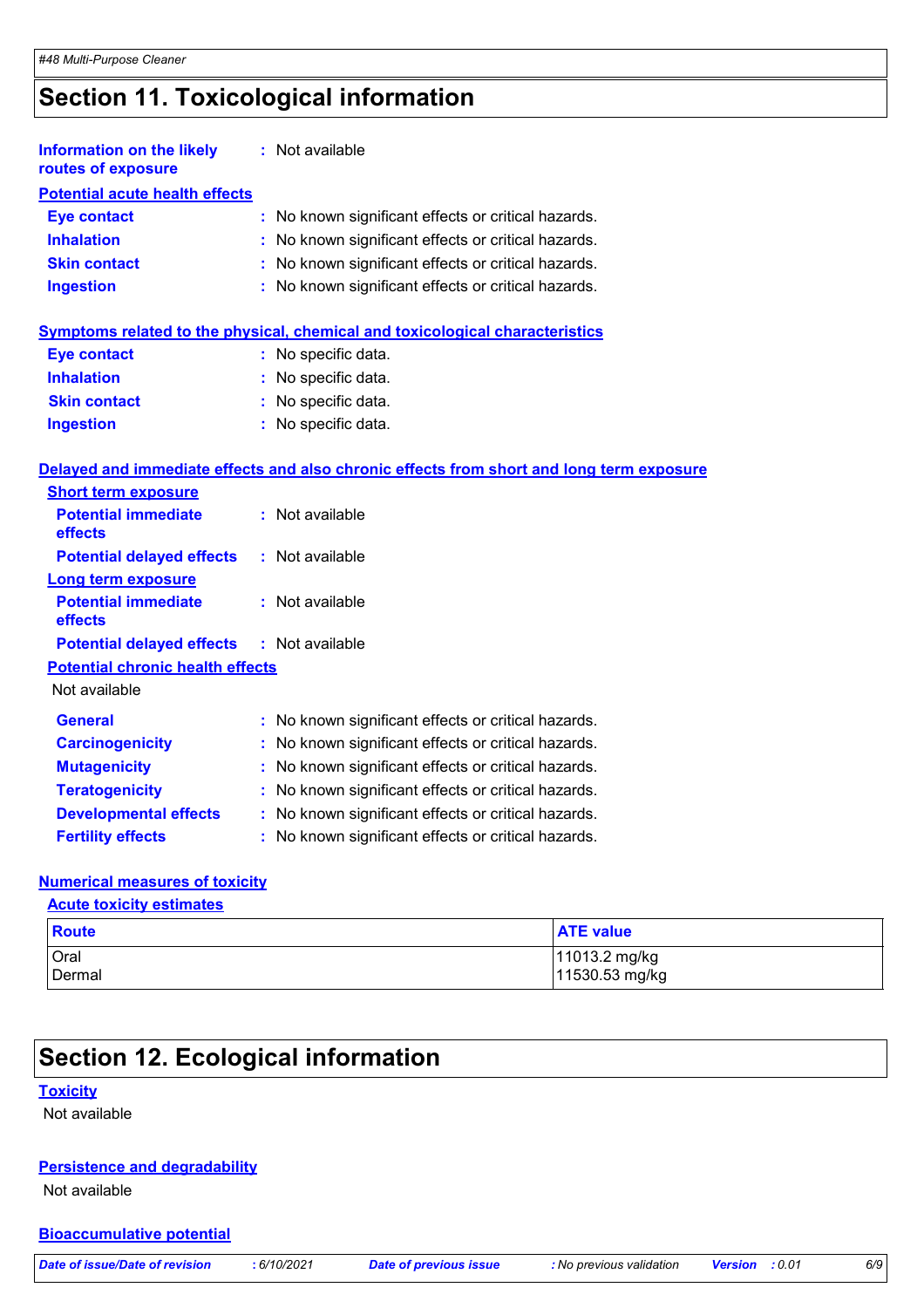### **Section 12. Ecological information**

Not available

#### **Mobility in soil**

| <b>Soil/water partition</b>    | : Not available |
|--------------------------------|-----------------|
| coefficient (K <sub>oc</sub> ) |                 |

**Other adverse effects** : No known significant effects or critical hazards.

### **Section 13. Disposal considerations**

| <b>Disposal methods</b> | : The generation of waste should be avoided or minimized wherever possible. Disposal<br>of this product, solutions and any by-products should at all times comply with the<br>requirements of environmental protection and waste disposal legislation and any<br>regional local authority requirements. Dispose of surplus and non-recyclable products<br>via a licensed waste disposal contractor. Waste should not be disposed of untreated to<br>the sewer unless fully compliant with the requirements of all authorities with jurisdiction.<br>Waste packaging should be recycled. Incineration or landfill should only be considered<br>when recycling is not feasible. This material and its container must be disposed of in a<br>safe way. Empty containers or liners may retain some product residues. Avoid<br>dispersal of spilled material and runoff and contact with soil, waterways, drains and |
|-------------------------|-----------------------------------------------------------------------------------------------------------------------------------------------------------------------------------------------------------------------------------------------------------------------------------------------------------------------------------------------------------------------------------------------------------------------------------------------------------------------------------------------------------------------------------------------------------------------------------------------------------------------------------------------------------------------------------------------------------------------------------------------------------------------------------------------------------------------------------------------------------------------------------------------------------------|
|                         | sewers.                                                                                                                                                                                                                                                                                                                                                                                                                                                                                                                                                                                                                                                                                                                                                                                                                                                                                                         |

## **Section 14. Transport information**

|                                      | <b>DOT Classification</b> | <b>IMDG</b>              | <b>IATA</b>   |
|--------------------------------------|---------------------------|--------------------------|---------------|
| <b>UN number</b>                     | Not regulated             | Not regulated            | Not regulated |
| <b>UN proper</b><br>shipping name    |                           |                          |               |
| <b>Transport</b><br>hazard class(es) |                           | $\overline{\phantom{0}}$ |               |
| <b>Packing group</b>                 | $\blacksquare$            |                          |               |
| <b>Environmental</b><br>hazards      | No.                       | No.                      | No.           |

**Additional information**

**Special precautions for user Transport within user's premises:** always transport in closed containers that are **:** upright and secure. Ensure that persons transporting the product know what to do in the event of an accident or spillage.

**Transport in bulk according :** Not available **to IMO instruments**

### **Section 15. Regulatory information**

| <b>U.S. Federal regulations</b>                                                   |                  |  |  |  |
|-----------------------------------------------------------------------------------|------------------|--|--|--|
| <b>Clean Air Act Section 112</b><br>(b) Hazardous Air<br><b>Pollutants (HAPs)</b> | : Not listed     |  |  |  |
| <b>SARA 311/312</b>                                                               |                  |  |  |  |
| <b>Classification</b>                                                             | : Not applicable |  |  |  |
| <b>Composition/information on ingredients</b>                                     |                  |  |  |  |
| No products were found.                                                           |                  |  |  |  |
|                                                                                   |                  |  |  |  |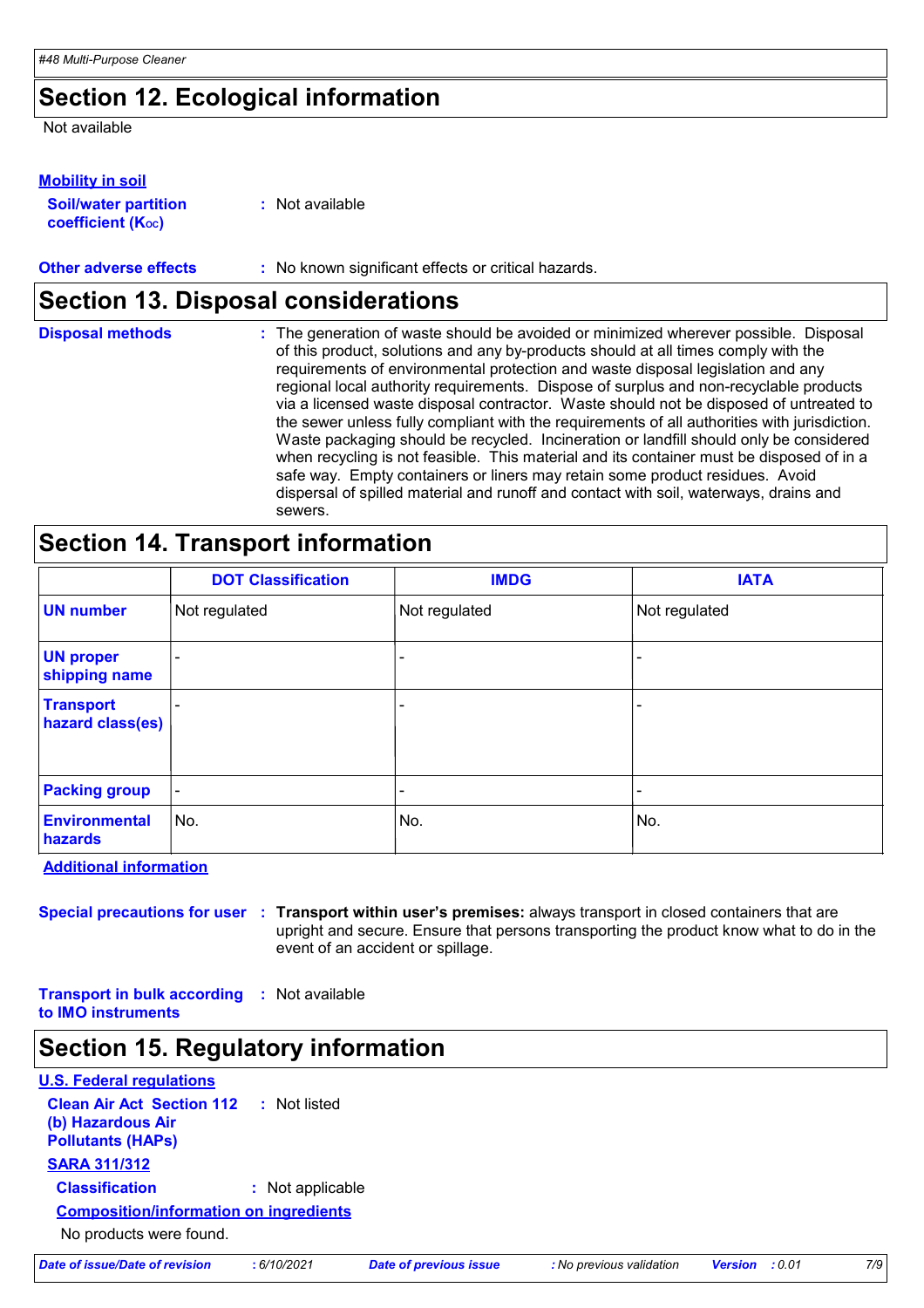### **Section 15. Regulatory information**

| <b>Inventory list</b><br><b>CANADA INVENTORY</b><br>(DSL) | : All components are listed or exempted. |
|-----------------------------------------------------------|------------------------------------------|
| <b>United States inventory</b><br>(TSCA 8b)               | : All components are active or exempted. |

## **Section 16. Other information**

**Hazardous Material Information System (U.S.A.)**



**Caution: HMIS® ratings are based on a 0-4 rating scale, with 0 representing minimal hazards or risks, and 4 representing significant hazards or risks. Although HMIS® ratings and the associated label are not required on SDSs or products leaving a facility under 29 CFR 1910.1200, the preparer may choose to provide them. HMIS® ratings are to be used with a fully implemented HMIS® program. HMIS® is a registered trademark and service mark of the American Coatings Association, Inc.**

**The customer is responsible for determining the PPE code for this material. For more information on HMIS® Personal Protective Equipment (PPE) codes, consult the HMIS® Implementation Manual.**

**National Fire Protection Association (U.S.A.)**



**Reprinted with permission from NFPA 704-2001, Identification of the Hazards of Materials for Emergency Response Copyright ©1997, National Fire Protection Association, Quincy, MA 02269. This reprinted material is not the complete and official position of the National Fire Protection Association, on the referenced subject which is represented only by the standard in its entirety.**

**Copyright ©2001, National Fire Protection Association, Quincy, MA 02269. This warning system is intended to be interpreted and applied only by properly trained individuals to identify fire, health and reactivity hazards of chemicals. The user is referred to certain limited number of chemicals with recommended classifications in NFPA 49 and NFPA 325, which would be used as a guideline only. Whether the chemicals are classified by NFPA or not, anyone using the 704 systems to classify chemicals does so at their own risk.**

#### **Procedure used to derive the classification**

| <b>Classification</b>             |                                                                                                                                                                                                                            | <b>Justification</b>                                                                                                                           |  |
|-----------------------------------|----------------------------------------------------------------------------------------------------------------------------------------------------------------------------------------------------------------------------|------------------------------------------------------------------------------------------------------------------------------------------------|--|
| Not classified.                   |                                                                                                                                                                                                                            |                                                                                                                                                |  |
| <b>History</b>                    |                                                                                                                                                                                                                            |                                                                                                                                                |  |
| Date of printing                  | : 6/10/2021                                                                                                                                                                                                                |                                                                                                                                                |  |
| Date of issue/Date of<br>revision | : 6/10/2021                                                                                                                                                                                                                |                                                                                                                                                |  |
| Date of previous issue            | : No previous validation                                                                                                                                                                                                   |                                                                                                                                                |  |
| <b>Version</b>                    | : 0.01                                                                                                                                                                                                                     |                                                                                                                                                |  |
| <b>Key to abbreviations</b>       | $\therefore$ ATE = Acute Toxicity Estimate<br>BCF = Bioconcentration Factor<br>IATA = International Air Transport Association<br>IBC = Intermediate Bulk Container<br><b>IMDG = International Maritime Dangerous Goods</b> | GHS = Globally Harmonized System of Classification and Labelling of Chemicals<br>LogPow = logarithm of the octanol/water partition coefficient |  |